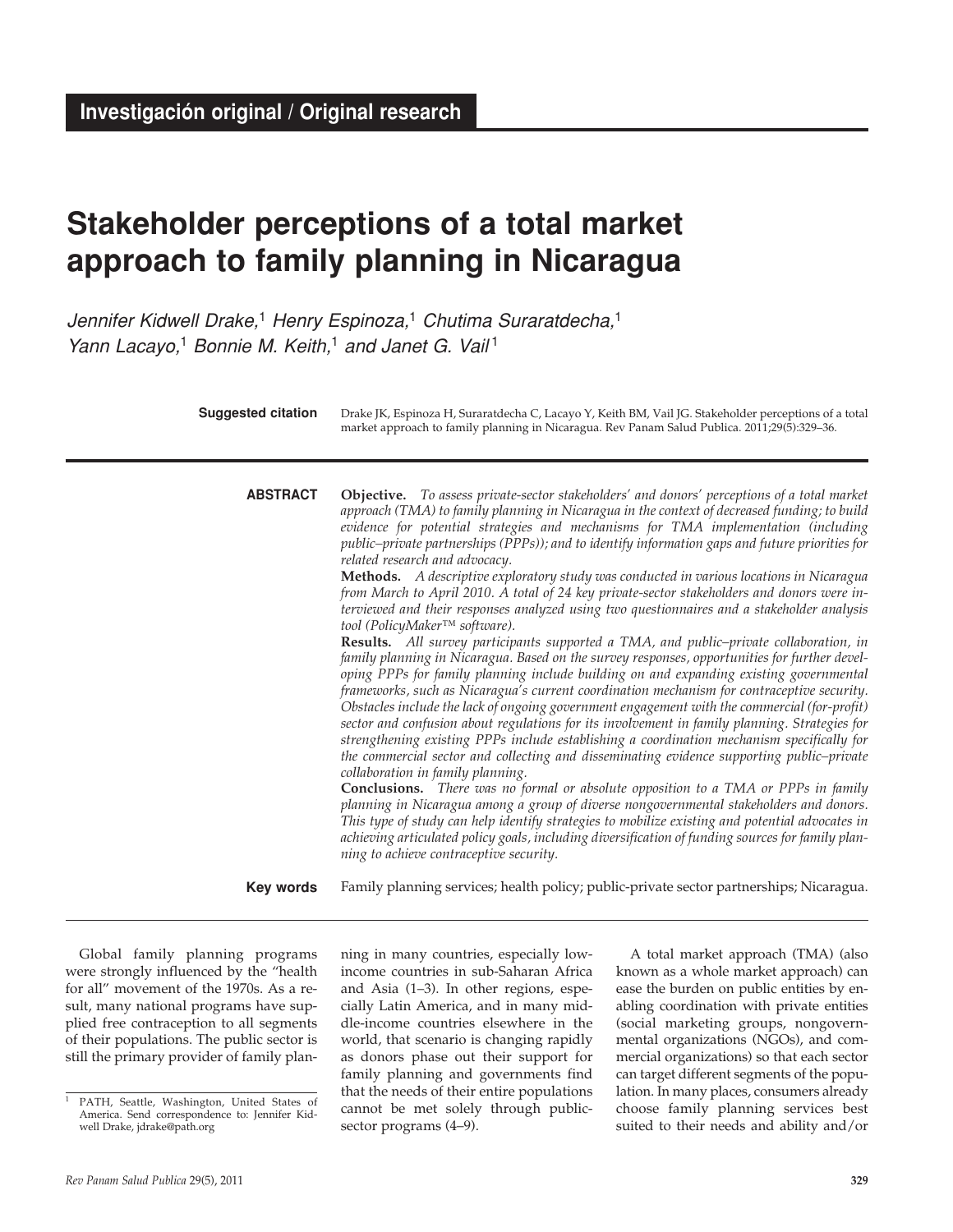willingness to pay; health sectors can respond to client behavior and allocate their resources in a more sustainable and equitable way through the use of a TMA. Within the realm of reproductive health, a TMA can help achieve contraceptive security, defined as a situation in which people are able to choose, obtain, and use high-quality contraceptives and condoms whenever they want them  $(10, 11)$ .

A successful TMA requires public– private collaboration, a national policy environment conducive to private-sector involvement, and public-sector commitment to effective, equitable programming. This might include involving the private sector in centralized and coordinated planning, decision-making, and resource allocations; creating incentives to attract private-sector participation; and eliminating political and regulatory barriers to private-sector participation. Within the context of family planning, this means that rather than acting as the sole provider of contraception, governments should assume the dual role of serving some consumers directly through the public sector while simultaneously investing in and advocating for engagement by other sectors  $(12)$ <sup>2</sup>

Despite the existence of various frameworks for this type of collaboration, communication and coordination between the public and nonpublic health sectors is rare in practice. In some cases the government does not acknowledge the existence of the private sector or consider its impact when prioritizing public family planning interventions. An analysis of family planning in Cambodia, Nigeria, Uganda, and Zambia found that despite the fact that a relatively significant proportion of the population in those countries uses private-sector services, open government acknowledgment of the private sector's role in family planning tends to be limited (12). Governments often lack basic information about the size of the private sector's consumer base, the range of reproductive health needs and preferences that each sector serves, and the ability or willingness of different consumer groups to pay for family planning (11, 14).

Nicaragua is currently facing significant challenges to contraceptive security because the dominant donors of contraceptive supplies—the United States Agency for International Development (USAID) and the United Nations Population Fund (UNFPA)—plan to end their family planning support in 2012. According to demographic survey data, 70% of women in Nicaragua were using modern contraception in 2007 (15). The government is the main provider of family planning services, with two-thirds of users receiving modern contraceptive methods free of charge from the public sector.<sup>3</sup> Approximately 28% of Nicaraguans access their contraceptive methods through the private sector, which includes NGOs; social marketing groups; and commercial (for-profit) providers such as private hospitals, clinics, and pharmacies. A smaller number of people (currently 4%) access family planning services through the provider network of the Nicaraguan Social Security Institute (*Instituto Nicaragüense de Seguridad Social*, INSS). The adolescent fertility rate in Nicaragua is the highest in Latin America, and unmet need, while relatively low at 11%, remains a concern, especially for adolescents and low-income women (15).

There is strong, documented political support for family planning in Nicaragua, including such policies as the National Development Plan (2005), the National Health Plan (2004–2015), and the National Strategy for Sexual and Reproductive Health (2008) (16). Various steps have been taken by government leaders in collaboration with diverse stakeholders to prepare for the elimination of funding from USAID and UNFPA. For example, the provision of family planning services through the INSS in both public and private health facilities is being expanded and strengthened (16). In addition, the nongovernmental Pan American Social Marketing Organization (PASMO) is currently working with the Nicaraguan government to increase the use of socially marketed intrauterine devices (IUDs) in public and NGO health facilities. The Nicaraguan government has also worked with UNFPA and the USAID DELIVER project to establish a contraceptive security strategy. A committee

on contraceptive security (*Disponibilidad Asegurada de Insumos Anticonceptivos*, or DAIA Committee) was formed in 2003 and is now in its second phase of strategic planning. Objectives of the Committee's 2009–2011 strategic plan include increasing access to family planning services and ensuring the availability of funding for contraceptives in both public and private institutions. Long-standing members of the Committee include representatives from the Nicaraguan Ministry of Health (MINSA); the INSS; PASMO; Profamilia (the national affiliate of the International Planned Parenthood Federation); UNFPA; and USAID and its DELIVER project. A 2007 study of the Committee by the USAID Health Policy Initiative (HPI) found that some members felt that membership should include a wider range of stakeholders (including officials from additional government agencies and more representatives from pharmaceutical distributors, donors, and other NGOs) (17).

Social security providers, NGOs, pharmacies, and private clinics present diverse opportunities for increasing contraceptive security through privatesector provision during the current period of transition in family planning funding in Nicaragua. Government engagement with the private sector, however, remains a challenge. The Seattlebased NGO PATH is working on a multiyear project with MINSA and other key stakeholders to identify and clearly define these opportunities and challenges and to develop concrete program actions—including strengthening and diversifying public–private stakeholder engagement—to advance contraceptive security. The authors of the current study aimed to assess private-sector stakeholders' and donors' perceptions of a total market approach to family planning in Nicaragua and current and potential mechanisms for TMA implementation (including PPPs), and to identify information gaps as well as priorities for future research and advocacy. This article sheds light on the results of the assessment, with a focus on PPPs.

# **MATERIALS AND METHODS**

This study received exempt review status from PATH's Research Ethics Committee, under Category 2 of the criterion specified in the United States Code of Federal Regulations 45 CFR

<sup>&</sup>lt;sup>2</sup> This latter function has also been described as stewardship ("setting and enforcing the rules and incentives that define the environment and guide the behaviors of health-system players" (13)).

<sup>3</sup> Quesada N. Nicaragua: contraceptive market segmentation analysis and georeference tools used to identify gaps in FP services. Presentation to the Ministry of Health of Nicaragua, August 13, 2009. Arlington, VA: U.S Agency for International Development | DELIVER.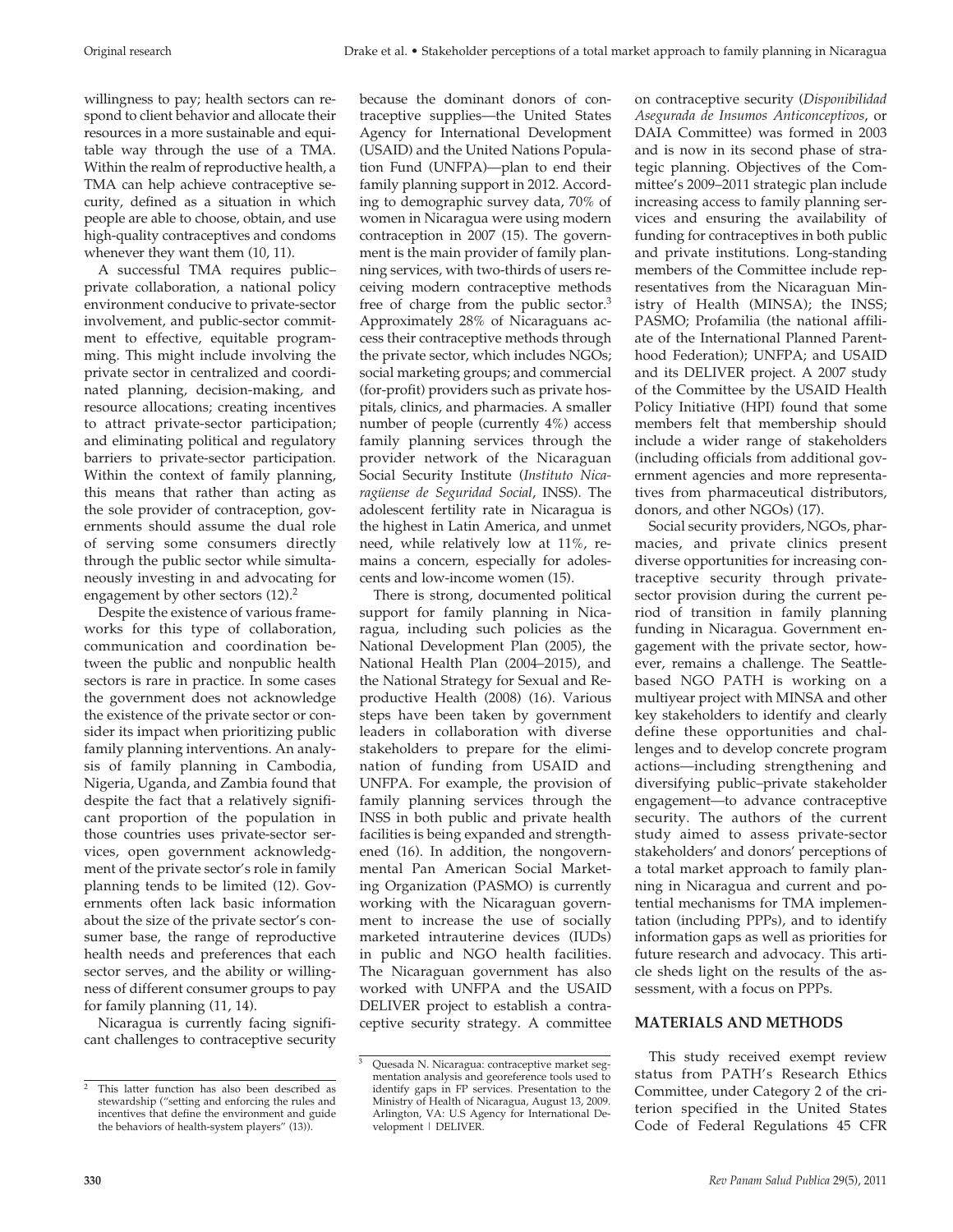46.101 (i.e., the survey/interview procedures qualified as not enabling information obtained to be linked directly to human subjects, and not reasonably placing the subjects at risk). The study team utilized PolicyMaker version 4 (Polimap, Brookline, MA, USA), a software program that 1) systematically analyzes key players' positions of support and opposition with regard to a specific policy and what they perceive as policyrelated opportunities or obstacles, and 2) assists in designing strategies for managing the politics of policy reform (18). The team also examined and compared communication within family planning service provider and policy-maker networks in Nicaragua.

Two questionnaires were used to collect information from the survey participants. Questionnaire 1 was a semistructured survey designed to identify individuals and organizations influential in policy-making, financing, and the provision of technical resources for family planning in Nicaragua. Survey participants were selected according to specific criteria (described below), provided with a list of organizations considered influential in family planning in Nicaragua (identified through a literature review and informational meetings), and asked to provide information on the types and frequency of their interaction with each organization on the study team's list of stakeholders, as well as any organizations that were not on the list. The list included stakeholders beyond the range of those selected to participate in the survey (e.g., several government agencies on the stakeholder list were not part of the study sample). Questionnaire 2 was a structured survey on respondents' perceptions of 1) Nicaragua's national family planning program, and 2) a hypothetical TMA. The survey questions covered the current family planning program, policies, and strategies; access, quality, and sustainability of the family planning program; factors that facilitate or hinder the success of public- and private-sector family planning; challenges and perceived benefits of a TMA; roles, responsibilities, and capacity of the public sector in establishing coordination mechanisms and implementing a TMA; and potential interventions to enhance access to and the quality and sustainability of family planning services.

The study sample included representatives of organizations that participated in Nicaragua's family planning market and/or family planning policy development (including NGOs with previous or current work relevant to family planning). Because the study team's government partners had expressed a desire to focus on the private sector, no national or local public-sector stakeholders (other than donors) were included. The government partners had also requested that NGOs, medium-size distributors of family planning products, social marketing groups, and small pharmacies be included in the survey, given the limited knowledge about these types of stakeholders. Large distributors and wholesalers were excluded from the study due to their limited previous involvement in initiatives focused on improvements or changes to service delivery. Interviews were conducted during March and April of 2010 by two Nicaraguan consultants specially trained by the study team in administration of the questionnaires and various interview methodologies. Interviews were conducted in the interviewees' native language, which was generally Spanish.

Frequency and contingency tables were generated in Excel version 5.0 (Microsoft, Redmond, WA, USA) and SPSS® version XI (SPSS, Chicago, IL, USA) using data from both questionnaires. Principal policy goals developed by the study team prior to the interviews were added to the PolicyMaker database to define the policy content to be analyzed (Table 1). Upon completion of the interviews, based on previous knowledge as well as questionnaire responses and interview notes, the study team and consultant interviewers compiled and entered infor-

mation about each survey respondent, including their level of power (amount of influence on whether defined policies are adopted or implemented), which was classified as "low," "medium," or "high"; position (level of support or opposition); and perceived opportunities and obstacles to achieving the stated policy goals. A player with a high level of power generally has substantial but not complete influence over a policy outcome while a player with a low level of power is relatively powerless but still has potential influence (18). Level of power was informed by survey participants' responses to Questionnaire 1 about key stakeholders in family planning. Level of support or opposition ("position") was based at least in part on survey participants' responses to Questionnaire 2 regarding challenges and key benefits of a TMA. Potential strategies for achieving the policy goals by working with the key players were identified based on study team analysis and discussion. Analysis of the data, which were entered into the PolicyMaker database in English, was an iterative process, with the study team reviewing and updating the information as the research discussions progressed.

# **RESULTS**

The study team conducted interviews with 24 individuals from five categories of stakeholders: private commercial providers (4 representatives); academic researchers (2 representatives); donor/ technical agencies (7 representatives); NGO providers (8 representatives), and private distributors (3 representatives).

**TABLE 1. Proposed policy goals and mechanisms for a total market approach for contraceptive security in Nicaragua, as input in PolicyMaker™ stakeholder analysis tool by PATH study team, Seattle, Washington, United States, and Managua, Nicaragua, March–April 2010**

| Goal                                                                  | Mechanism                                                                                                                                                                                        |
|-----------------------------------------------------------------------|--------------------------------------------------------------------------------------------------------------------------------------------------------------------------------------------------|
| Promote participation of private sector in<br>family planning         | Identify and assess what kinds of providers exist.<br>what types of services they provide, what types of<br>clients they see, at what cost, and with what results                                |
| Promote equitable access to family planning<br>services and products  | Develop plan to match private providers to their<br>population of responsibility; encourage public<br>investment in prioritized population                                                       |
| Promote government stewardship of the total<br>family planning market | Identify rules and incentives that will define the<br>family planning environment and quide the behavior<br>of stakeholders to ensure quality, accessibility, and<br>affordability to population |
| Promote financial sustainability of family planning                   | Develop financial resources plan that includes<br>private sector participation                                                                                                                   |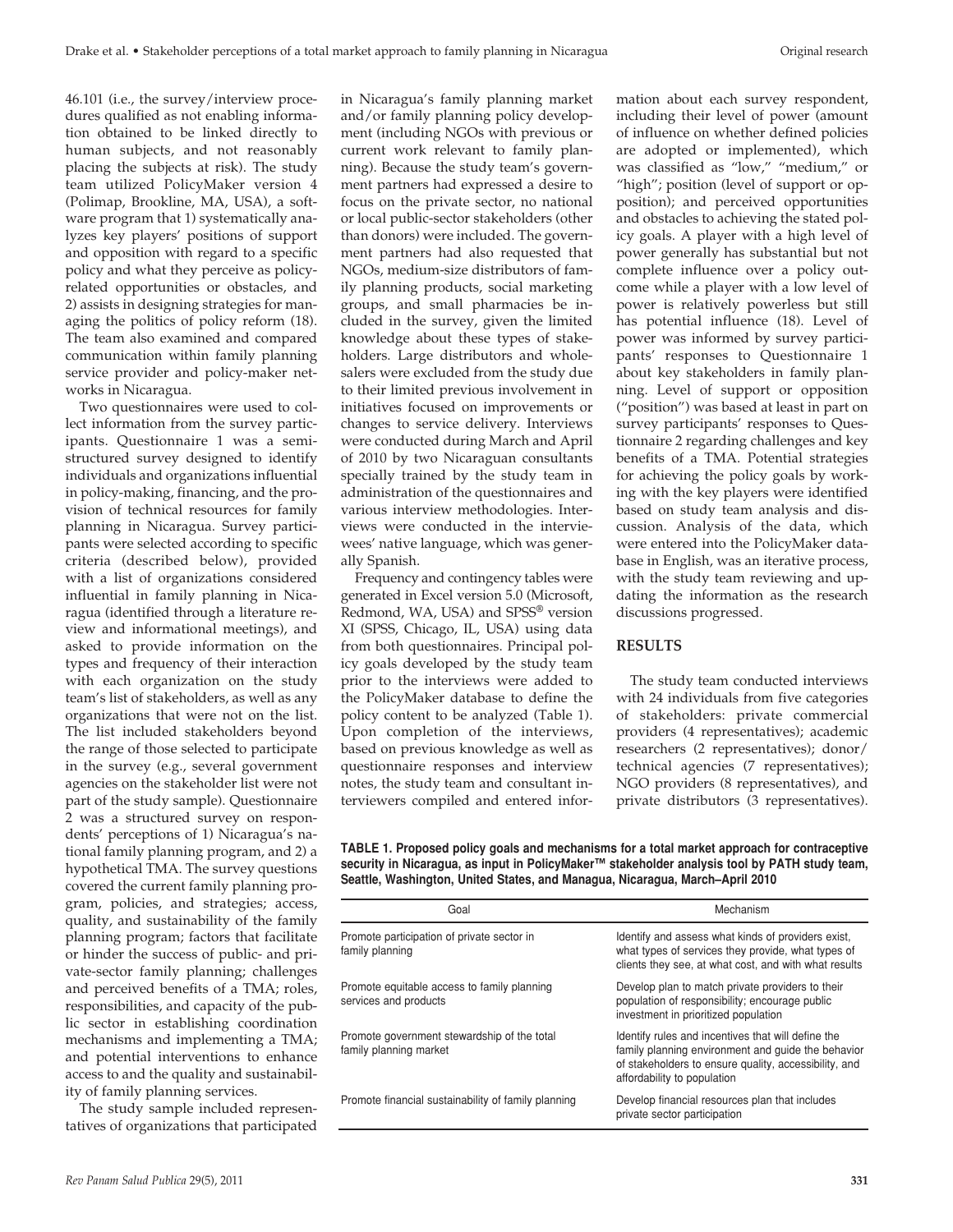



a Churches, political parties, individuals, or unspecified.

To maintain confidentiality, survey respondent data are presented by category (e.g., "Donor/technical agency #1," "Private commercial provider #2") rather than individual or organization name, and at least two representatives were interviewed for each category.

#### **Key stakeholders**

Responses to Questionnaire 1 identified important stakeholders in family planning programming in Nicaragua (Figure 1). All of the stakeholders mentioned most frequently were included in the study team's initial list of stakeholder organizations. Other key stakeholders (not on the study team's list) emerged in data collection but were mentioned less frequently. These included religious and media groups. Not surprisingly, the results of Questionnaire 1 underscored the importance of government as the most prominent stakeholder, with MINSA identified most frequently as being in a position to "make decisions or bring about changes in family planning service provision." Respondents also reported frequent interaction with government at the departmental level, where health care is provided and managed by 17 local health systems (*Sistemas Locales de Atencion Integral en Salud*, SILAIS) (one for each department or region).

The most frequently cited stakeholder overall was UNFPA, identified as a "financer of family planning" (58% of respondents); "directly influencing decision-makers on family planning" (46% of respondents); and "supporting, reinforcing, and strengthening recommendations on family planning" (42% of respondents).

Three  $NGOs<sup>4</sup>$  emerged in the responses as decision-makers or influential actors more frequently than expected, given that they were not yet DAIA Committee members: IXCHEN, an NGO providing women with affordable education, health, and legal services; the Luisa Amanda Espinoza Association of Nicaraguan Women (*Asociacíon de Mujeres Nicaragüenses "Luisa Amanda Espinoza,"* AMNLAE), a participatory women's human rights group; and *Puntos de Encuentro* ("Meeting Points"), an NGO that uses communication for social change. Two NGO DAIA Committee members were especially prominent in survey participants' responses: PASMO (identified as an organization with which they "coordinated and collaborated") and Profamilia (identified as an organization from which they "sought technical support"). Profamilia was also the secondmost cited organization (after MINSA) deemed able to "make decisions or bring about changes in family planning."

#### **Power and position**

The policy content used for the Policy-Maker analysis is presented in Table 1. The study team collectively inferred the 24 survey participants' power and position relative to the stated policy content. Most donor/technical agencies and two NGO providers were characterized as having high power, and all high-power organizations were classified as highly supportive. Eleven other respondents (including all commercial providers) were classified as highly supportive of the policy content but having a lower level of power. Only one respondent (a technical agency) was classified as having a neutral position.

Only one respondent felt that PPPs would not create equitable and sustainable access to family planning (Figure 2). All respondents agreed (and most agreed strongly) that a TMA would improve access to and the quality and sustainability of family planning programs among lowincome populations in Nicaragua.

#### **Opportunities and obstacles**

Opportunities and obstacles to achieving the stated policy goals were identified through analysis of responses to Questionnaire 2. The opportunity articulated most clearly by survey respondents was maintaining the contraceptive security coordination mechanism compris-

These three NGOs were included on the study team's initial stakeholder list for Questionnaire 1.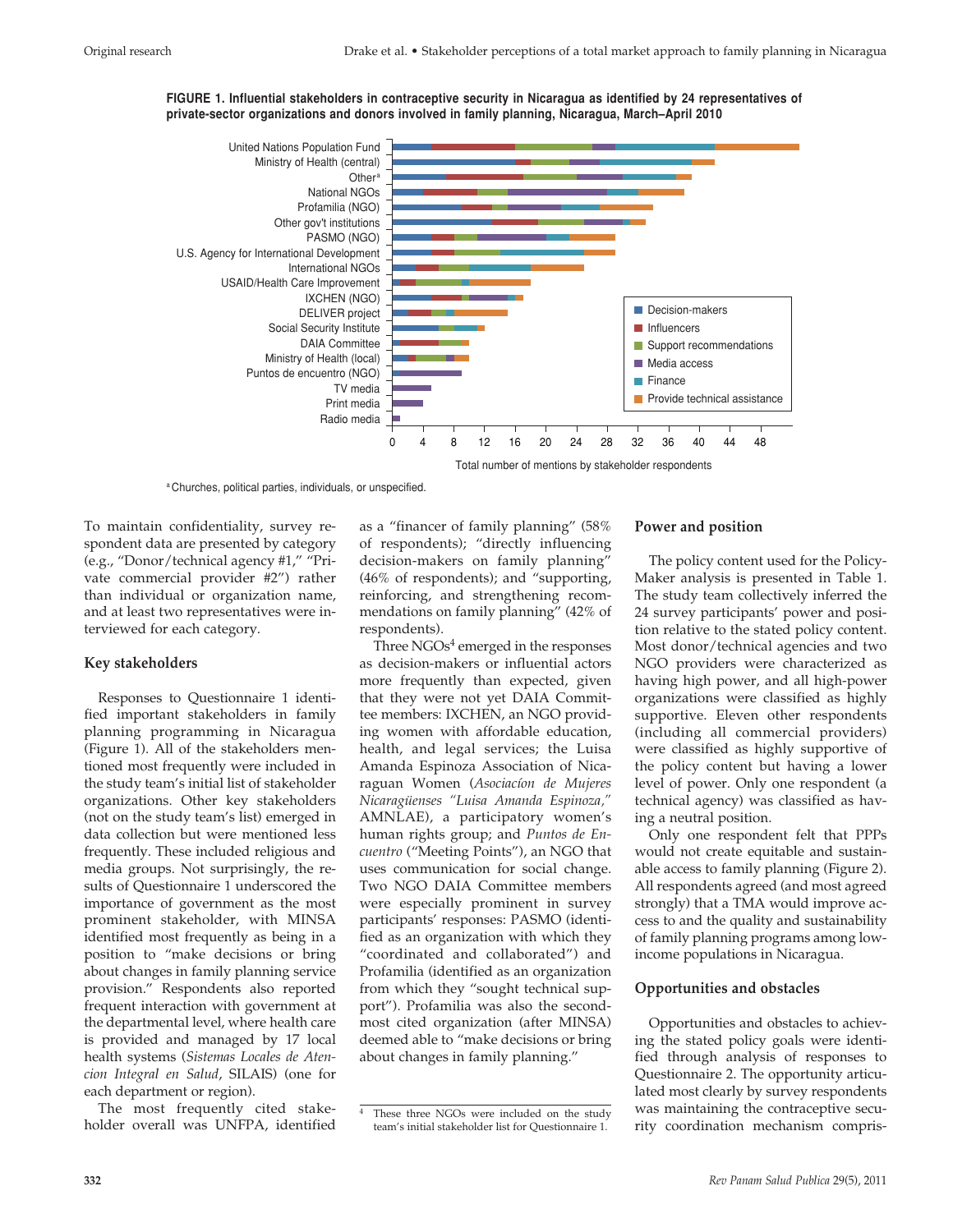**FIGURE 2. Number of private-sector and donor survey respondents (<sup>n</sup> = 24) who agreed with the key principles of a total market approach (TMA) to family planning, including the view that public–private partnerships are beneficial, Nicaragua, March–April 2010**



ing relevant stakeholders (i.e., the DAIA Committee). Many responses emphasized the need to expand the scope of the Committee to include perspectives from a broader range of private-sector groups. More specifically, several survey participants mentioned the need for all sectors (public, NGO, commercial) to identify their targeted market segments or populations of responsibility and coordinate more effectively (Figure 2). This need was emphasized by representatives of academic and research organizations, NGO providers, private commercial providers, and donor/technical agencies.

In addition, academic researchers and NGO providers emphasized that media and advocacy groups could be mobilized to support a TMA. Along with private commercial providers, they also stressed that engagement with the private sector could be linked with the current overarching paradigm for MINSA, known as the Conceptual Model of Family and Community Health (*Marco Conceptual del Modelo de Salud Familiar y Comunitario*, MOSAFC). The MOSAFC conceptual framework calls for an integrated system of health care to reach the entire population. Ideally, service providers (both public and private) would be organized into networks to provide care to specific populations of responsibility, as determined by Nicaragua's General Law on Health (No. 423).

Another opportunity identified in the analysis—cited by representatives from all five stakeholder survey groups as widely recognized by key players in Nicaragua, including government—was diversification of product and service provision (to improve access) and of family planning financing mechanisms (to mitigate the effects of funding withdrawal by traditional donors).

Survey participants also cited many obstacles to achieving family planning policy goals. Most respondents, including at least one from each of the five stakeholder categories, said the government did not usually engage with and has no links with the commercial sector. NGO providers, commercial providers, and private distributors were not aware of any laws or regulations that enabled private-sector participation and saw their absence as an obstacle. Academic researchers, on the other hand, were aware of these regulations. Respondents from a range of stakeholder categories felt that neither a TMA nor engagement with the commercial sector was consistent with the national health policy.

#### **Strategies**

The PolicyMaker tool includes a set of suggested strategies for capturing opportunities and addressing obstacles, based in part on identifying and leveraging the positions and levels of power of specific stakeholders. The study team selected and adapted three of these strategies (listed below in bold) to achieve the stated family planning policy goals (Table 1):

**1. Link policy change or connect supporters of policy change with established and widely accepted policy frameworks***.* Specifically, link the principles of private-sector engagement and the TMA to the MOSAFC framework to help build a case for government engagement with the private sector.

**2. Provide tools and evidence to supporters, including technical and political information.** The PolicyMaker analysis identified several organizations in Nicaragua—particularly private commercial providers, some NGOs, and academic research groups—as being highly supportive of stated policy goals (Table 1) but having a low level of power. Providing those organizations with tools and evidence, including information and awareness regarding regulations and legislation on private-sector participation, might help increase their ability to credibly engage with government stakeholders.

**3. Create a new organization, coalition, or partnership of existing organizations.** Given the clearly articulated need for coordination with the private sector, especially the commercial sector, another potential strategy will be to create a coalition or working group of private, for-profit groups that can link with government, particularly the DAIA Committee. This strategy will include defining the role of commercial stakeholders in family planning as well as their contribution to national family planning goals; defining commercial markets, client populations, and obstacles; supporting commercial stakeholders' procurement channels; and helping to facilitate links between the private sector and government at the SILAIS level.

# **DISCUSSION**

The current study provided evidence that there is no formal or absolute opposition to the concept of PPPs in family planning from the perspective of diverse family planning organizations. It also helped the study team focus on strategies to 1) mobilize potentially powerful advocates to achieve the articulated policy goals, and 2) increase the power of stakeholders who are already supportive.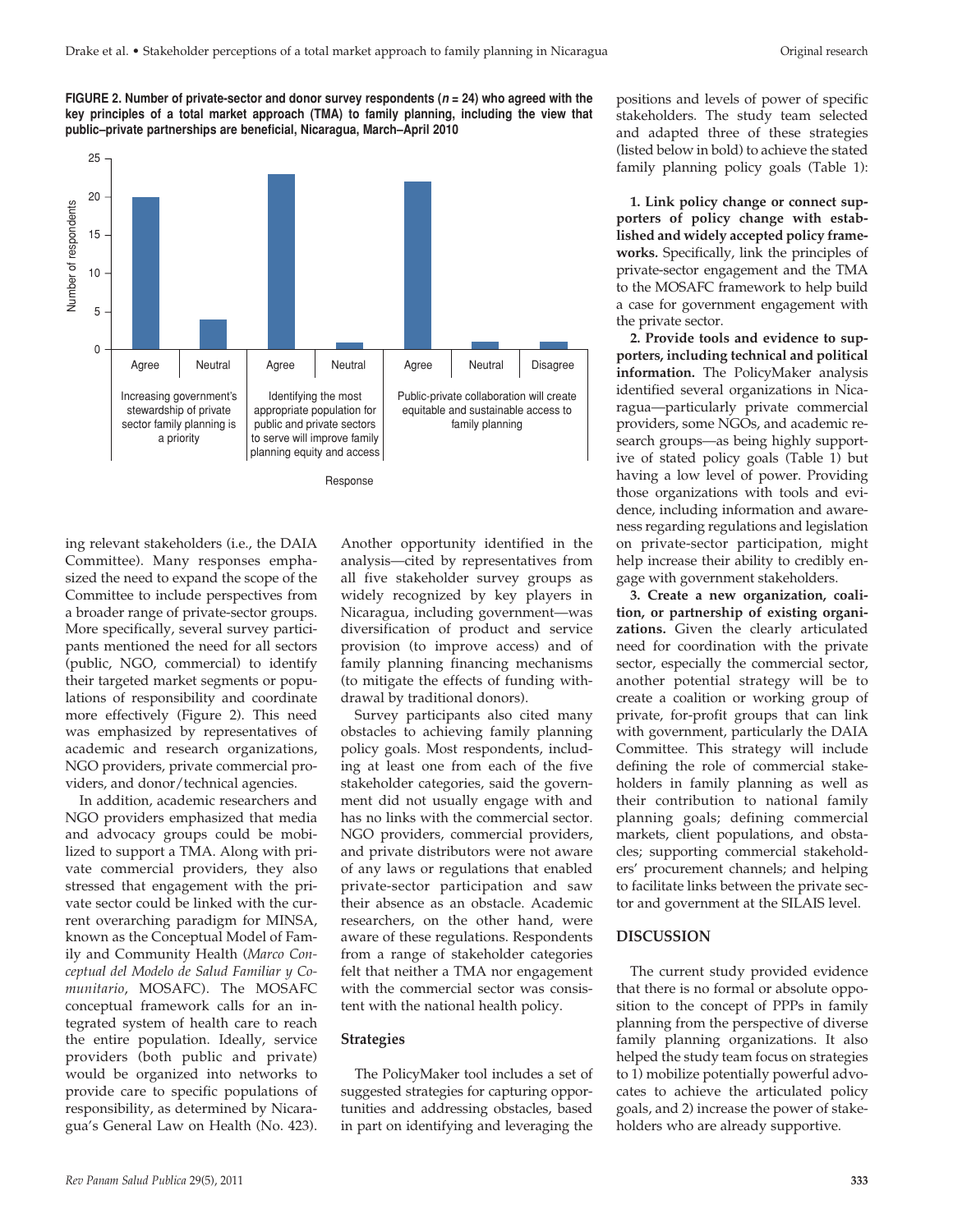# **Policy goals**

**Private-sector participation in family planning.** The current membership of the DAIA Committee in Nicaragua does not include any commercial sector providers or distributors, and there is no other mechanism or organization through which these groups convene. Initiating a coordination mechanism organized around their shared interests may be a first step in addressing their isolation by providing a means for government to reach out to the commercial sector, and increasing their power as a group. The survey results highlighting the importance of engagement with MINSA at the SILAIS level suggest the possibility of beginning coordination work on the scale of one or two departments before tackling this challenge at a national level.

The fact that the DAIA Committee already includes NGO stakeholders provides a platform on which to build stronger engagement with the private sector, including commercial entities. Prominent NGOs such as Profamilia and PASMO, who have close ties with the government and are perceived as powerful in family planning, may also be key allies in helping to make these connections. INSS is another potential link, having been described as a "natural bridge" between the public and private sectors (16).

This research has helped to create a more complete picture of private NGO providers. Shortly after the results of the analysis were shared with the DAIA Committee, the three NGOs that had emerged as influential stakeholders in the survey results were invited to join the group. Visual representations of family planning stakeholders as represented in Figure 1 may also give MINSA and other key actors a broader view of potential networks and alliances.

**Equitable access to family planning services and products***.* This research helped highlight the MOSAFC policy as an important mechanism for furthering the use of PPPs and a TMA in family planning. As noted by survey participants, the MOSAFC specifically states that different sectors should work together to reach different populations. Organizations who already have an awareness and understanding of this framework and how it relates to PPPs can be important allies in helping to make those links for other stakeholders, including those in government, who may be initially resistant to the idea of working with the commercial sector or segmenting the market. For example, they may play a key role in supporting the DAIA Committee, in coordination with a potential commercial-sector working group, to map different types of providers to their populations of responsibility. Achieving this policy goal will also require addressing the perception that enabling the private sector to serve targeted population segments is incompatible with the government's mandate to ensure health for all of its citizens.

The reality is that nonpoor populations tend to benefit disproportionately from free and subsidized services, so shifting users with an ability to pay to the private sector has the potential to free up scarce public-sector resources for vulnerable populations (19). This approach may help to address the current disparity in fertility and contraceptive prevalence in Nicaragua, where the poorest women average 4.5 children apiece, and less than two-thirds use modern contraceptives, while the wealthiest women average less than 2 children apiece and nearly threefourths use modern contraceptives (15). In fact, global work within the DELIVER project has established a direct correlation between the public sector's success in reaching the poor, improved equity in contraceptive use, and higher overall contraceptive prevalence (11). Given the overall disparity in unmet need for family planning between the poor and nonpoor throughout Latin America (20), and the widespread withdrawal of donor support, these findings should be carefully considered in regional policy-making.

**Government stewardship of the total family planning market.** The current research helped clarify that regulations and legislation regarding the role of the private sector in family planning do exist in Nicaragua, and pointed to specific opportunities to work with stakeholders who are familiar with these policies and encourage them to disseminate relevant information to those who are not. For example, based on the current analysis, many NGO stakeholders recognize a role for government as a steward of the private sector (Figure 2) and would likely welcome government leadership and coordination. Since the public sector was not included in the current analysis, it is not known whether government stakeholders are aware of this perception. In any case, use of the PolicyMaker software enabled the study team to illustrate and convey the support of the private sector for this goal in an innovative way.

**Diversification for family planning financial sustainability.** Based on the current analysis, stakeholders recognize the limitations of government financing for family planning. This is a promising first step, as no specific efforts will be required to convince them of the need to diversify funding sources. On the other hand, no relevant opportunities, obstacles, or strategies emerged from the data in terms of how to approach developing a specific financial resource plan that includes private-sector participation. It may be that the other policy goals will serve as better starting points and additional opportunities may emerge as coordination and collaboration between sectors is strengthened. One priority that did not emerge from this analysis but has been mentioned elsewhere is involving the Ministry of Economy on the DAIA Committee to help safeguard expenditures for contraceptives in the national budgeting process (16); however, that Ministry's specific position on PPPs for family planning is not known at this time, nor was it explicit in these analyses.

This analysis has several limitations. First, data entry and analysis in Policy-Maker is open-ended and subjective, increasing the likelihood that the strategies developed might be flawed due to the potential biases and misperceptions of those participating in data entry. Conducting direct interviews with representatives of the stakeholder organizations versus simply applying the stakeholder analysis tool should have helped to reduce the likelihood of this type of skewed data. An additional limitation is that the information collected through interviews presents only a "snapshot" perspective; survey respondents' power and position can shift over time, creating new opportunities and obstacles that may require revised strategies. To mitigate the effect of this limitation the study team must remain engaged with a diverse group of stakeholders as the work moves forward. To date, the authors of the current study have not had the opportunity to formally assess the impact of their analysis and whether it was effective in helping to achieve the objectives of strengthening and diversifying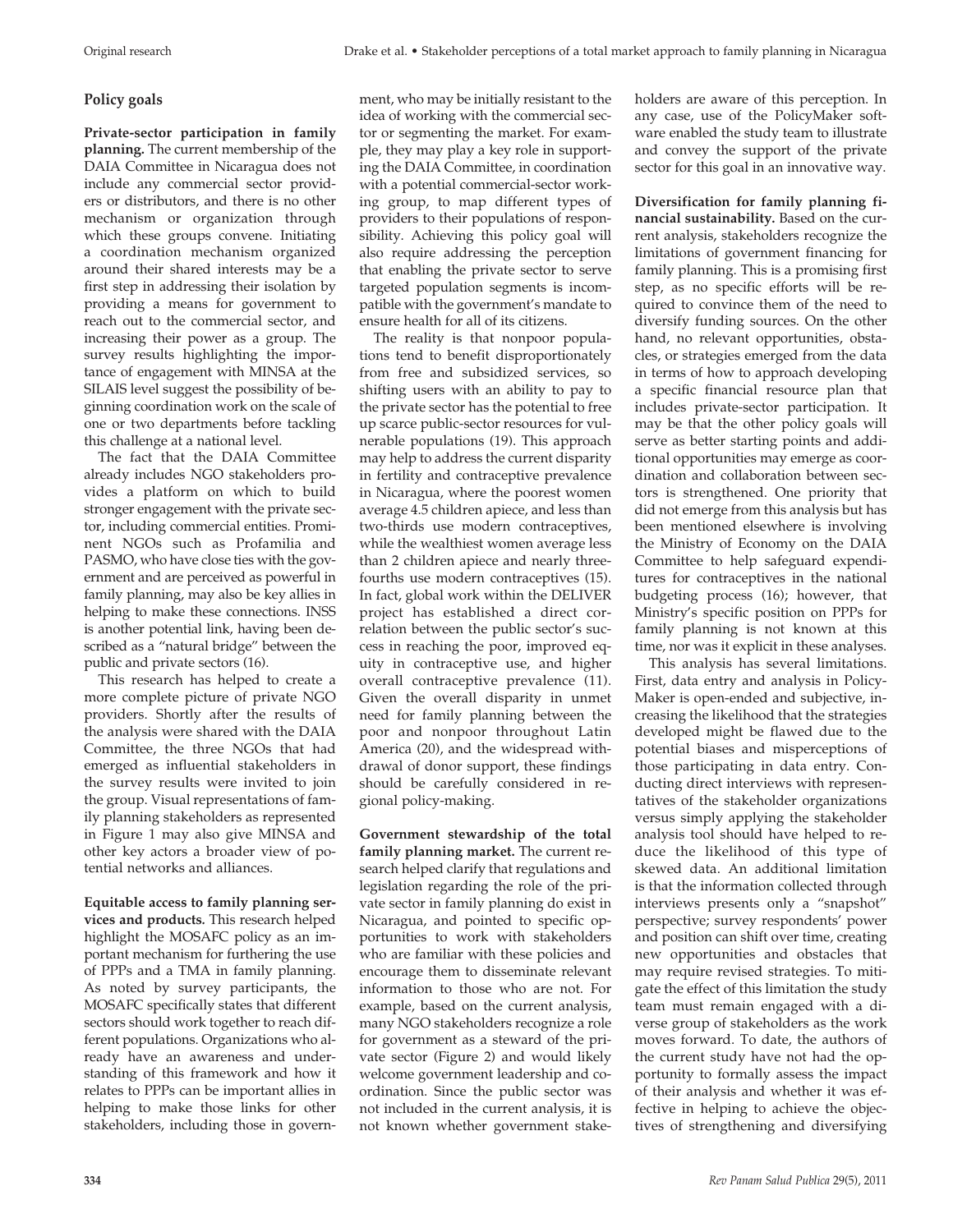private-sector stakeholder engagement for contraceptive security. A final study limitation is the fact that the authors focused on the perspectives of privatesector organizations and donors, limiting their capacity to assess the larger network of family planning stakeholders in Nicaragua.

Overall, the methodology used in this analysis proved to be an effective means of formally engaging with a range of stakeholders at the outset of a policy assessment process. The PolicyMaker program was particularly helpful in analyzing and subsequently describing a policy environment in terms of specific stakeholder categories. For example, it requires users to state their assumptions about different stakeholders vis-à-vis specific policy positions in an explicit and systematic way. The authors of the current study are not aware of a similar step-by-step approach to stakeholder analysis. The use of PolicyMaker helped the researchers develop specific approaches to engaging key stakeholder groups, as has been documented elsewhere (21–23).

- 1. Cleland J, Bernstein S, Ezeh A, Faundes A, Glasier A, Innis J. Family planning: the unfinished agenda. Lancet. 2006;368(9549): 1810–27.
- 2. Khan S, Mishra V, Arnold F, Abderrahim N. Contraceptive trends in developing countries. DHS Comparative Reports No. 16. Calverton, MD: Macro International Inc.; 2007.
- 3. Ross J, Stover J, Adelaja D. Profiles for family planning and reproductive health programs (116 countries). 2nd ed. Glastonbury, CT: Futures Group; 2005.
- 4. Sharma S, Gribble JN, Menotti EP. Creating options in family planning for the private sector in Latin America. Rev Panam Salud Publica. 2005;18(1):37–44.
- 5. Taylor PA, Arauz C, Subiria G, Cisek C, Medrano JA, Fuentes D, et al. Contraceptive security in Nicaragua: assessing strengths and weaknesses. Arlington, VA: John Snow Inc./ DELIVER; 2004.
- 6. Taylor P, Quesada N, Saenz P, Garcia K, Salamanca C, Mostajo P, et al. Contraceptive security in Bolivia: assessing strengths and weaknesses. Arlington, VA: John Snow Inc./ DELIVER; 2003.
- 7. Quesada N, Salamanca C, Agudelo J, Mostajo P, Dayaratna V, Patykewich L, et al. Contraceptive security in Paraguay: assessing strengths and weaknesses. Arlington, VA: John Snow Inc./DELIVER; 2004.
- 8. Taylor PA, Subiria G, Cisek C, Basurto Corvera C, Mostajo P. Contraceptive security in Peru: assessing strengths and weaknesses. Arlington, VA: John Snow Inc./DELIVER; 2003.

### **Conclusion**

The PATH stakeholder analysis of private-sector stakeholders' and donors' perceptions of a family planning TMA in Nicaragua was part of an overall effort to help strengthen and diversify engagement between public and private sectors in this area of public health and thus create potential financing alternatives to achieve national contraceptive security. Specifically, the authors aimed to identify 1) mechanisms for TMA implementation, 2) relationships and perceptions among private-sector stakeholders, and 3) strategies to guide and strengthen PPPs in family planning in Nicaragua. The study results indicated strong stakeholder support for the TMA concept in general and PPPs in particular, but limited current engagement between the public and private sectors. The authors were able to identify specific strategies for advancing PPPs and the TMA concept, including promoting the participation of the private sector in family planning through a commercial-sector working group and expansion of DAIA

Committee membership. It was challenging to identify more specific strategies at this level of analysis, including developing shared financial resource plans between sectors, mapping different sectors of providers to their perceived populations of responsibility, and/or shifting users with an ability to pay to the private sector. These challenges are at the forefront for MINSA, the DAIA Committee, and other family planning stakeholders in Nicaragua and are also relevant to other countries in Latin America. The authors hope that their approach to increasing communication and strengthening partnership among the various sectors involved in family planning will enable movement on these critical next steps and provide a model starting point for other countries.

**Acknowledgments.** This research and related work in Nicaragua and Vietnam were funded by a grant from The Fred H. Bixby Foundation. The authors wish to express thanks to the colleagues, research partners, and survey participants who contributed to the study in Nicaragua.

#### **REFERENCES**

- 9. Quesada N, Mostajo P, Salamanca C, Cisek C, Patykewich L, Karim A. Contraceptive security in Honduras: assessing strengths and weaknesses. Arlington, VA: John Snow Inc./ DELIVER; 2004.
- 10. U.S. Agency for International Development. Contraceptive security ready lessons: overview and lessons 1–5. Washington: USAID; 2004.
- 11. Sarley D, Rao R, Hart C, Patykewich L, Dowling P, Abramson W, et al. Contraceptive security: practical experience in improving global, regional, national, and local product availability. Arlington, VA: John Snow Inc./ DELIVER; 2006.
- 12. Druce N. Reproductive health commodity security (RHCS) country case studies synthesis: Cambodia, Nigeria, Uganda and Zambia. London: Department for International Development Health Resource Centre; 2006.
- 13. Lagomarsino G, de Ferranti D, Pablos-Mendez A, Nachuk S, Nishtar S, Wibulpolprasert S. Public stewardship of mixed health systems. Lancet. 2009;374(9701):1577–8.
- 14. Berg R. Initiating public/private partnerships to finance reproductive health: the role of market segmentation analysis. POLICY Project Working Paper No. 7. Washington: Futures Group International; 2000.
- 15. National Institute for Development Information, Ministry of Health (NI). Nicaraguan Demographic and Health Survey 2006–07. Preliminary Report. Managua: INIDE, MINSA; 2007.
- 16. Indacochea CM, Leahy E. A case study of reproductive health supplies in Nicaragua. Washington: Population Action International; 2009.
- 17. Betancour VS. Contraceptive security committees: their role in Latin America and the Caribbean. Washington: Constella Futures; 2007.
- 18. Polimap.com. PolicyMaker 4 Software: Computer-assisted political analysis [homepage on the Internet]. Brookline, MA: Polimap; c2009–2010. Available from: www.polimap. com.
- 19. Sharma S, Dayaratna V. Creating conditions for greater private sector participation in FP/RH: benefits for contraceptive security. POLICY Issues in Planning and Finance No. 4. Washington: Constella Futures; 2004.
- 20. Sedgh G, Hussain R, Bankole A, Singh S. Women with an unmet need for contraception in developing countries and their reasons for not using a method. Occasional Report No. 37. New York: Guttmacher Institute; 2007.
- 21. Glassman A, Reich MR, Laserson K, Rojas F. Political analysis of health reform in the Dominican Republic. Health Policy Plan. 1999;  $14(2) \cdot 115 - 26$
- 22. Aliyu ZY. Policy mapping for establishing a national emergency health policy for Nigeria. BMC Int Health Hum Rights. 2002;2(1):5.
- 23. Drake JK, Thi Thanh LH, Suraratdecha C, Thi Thu HP, Vail JG. Stakeholder perceptions of a total market approach to family planning in Viet Nam. Reprod Health Matters. 2010; 18(36):46–55.

Manuscript received on 1 October 2010. Revised version accepted for publication on 8 February 2011.